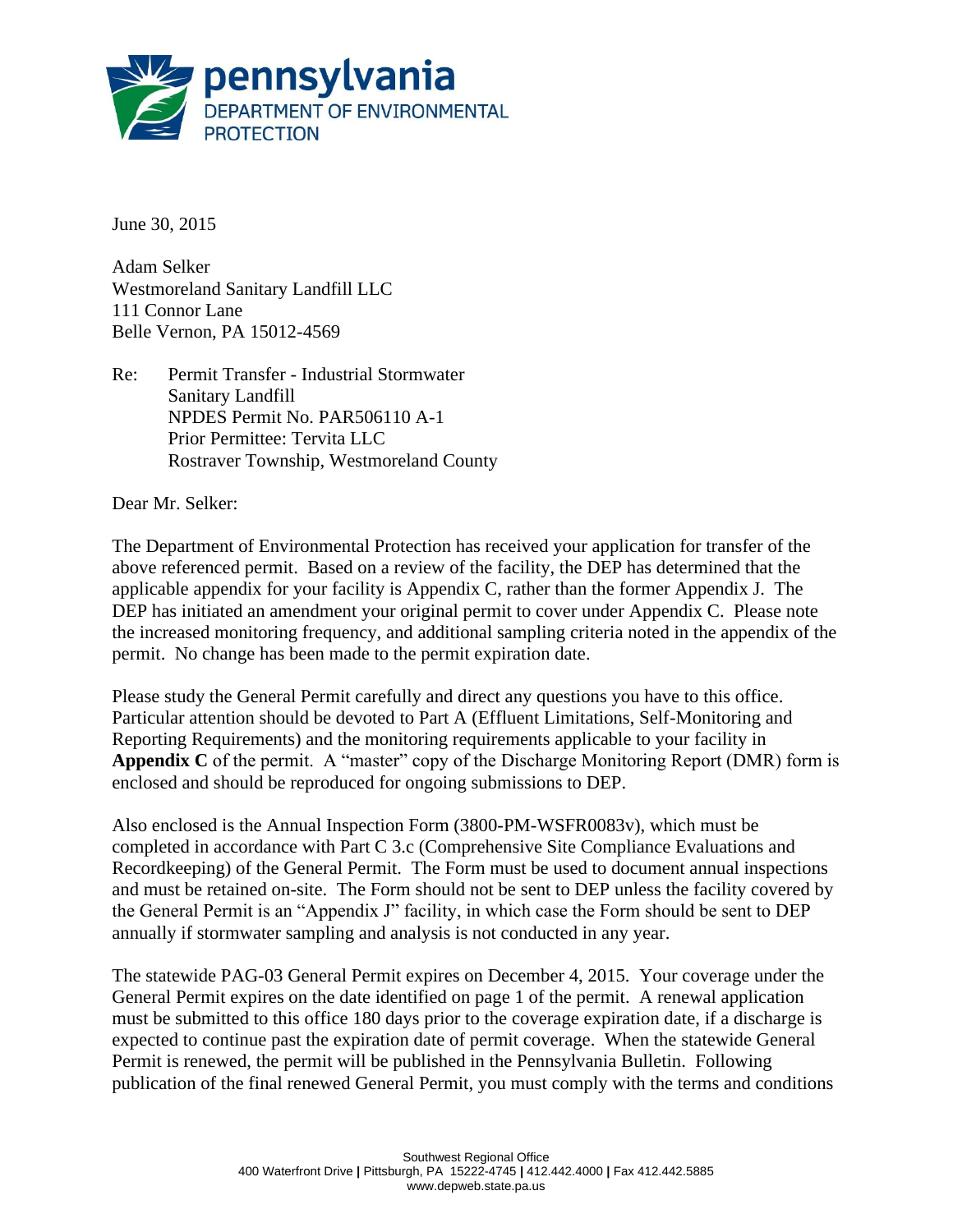of the renewed General Permit or otherwise submit an application for an individual NPDES permit.

Please complete the enclosed Laboratory Accreditation Form and submit it with your initial DMR (unless the facility covered by the General Permit is an "Appendix J" facility and is submitting the Annual Inspection Form instead of DMR.) You are not required to submit this Form again during the remainder of the permit term unless a change is made to the laboratory or methods used to analyze parameters in your permit.

Any person aggrieved by this action may appeal, pursuant to Section 4 of the Environmental Hearing Board Act, 35 P.S. Section 7514, and the Administrative Agency Law, 2 Pa.C.S. Chapter 5A, to the Environmental Hearing Board, Second Floor, Rachel Carson State Office Building, 400 Market Street, P.O. Box 8457, Harrisburg, PA 17105-8457, 717.787.3483. TDD users may contact the Board through the Pennsylvania Relay Service, 800.654.5984. Appeals must be filed with the Environmental Hearing Board within 30 days of receipt of written notice of this action unless the appropriate statute provides a different time period. Copies of the appeal form and the Board's rules of practice and procedure may be obtained from the Board. The appeal form and the Board's rules of practice and procedure are also available in braille or on audiotape from the Secretary to the Board at 717.787.3483. This paragraph does not, in and of itself, create any right of appeal beyond that permitted by applicable statutes and decisional law.

IF YOU WANT TO CHALLENGE THIS ACTION, YOUR APPEAL MUST REACH THE BOARD WITHIN 30 DAYS. YOU DO NOT NEED A LAWYER TO FILE AN APPEAL WITH THE BOARD.

IMPORTANT LEGAL RIGHTS ARE AT STAKE, HOWEVER, SO YOU SHOULD SHOW THIS DOCUMENT TO A LAWYER AT ONCE. IF YOU CANNOT AFFORD A LAWYER, YOU MAY QUALIFY FOR FREE PRO BONO REPRESENTATION. CALL THE SECRETARY TO THE BOARD (717.787.3483) FOR MORE INFORMATION.

If you have any questions, please contact Thomas G. Forsyth, E.I.T. at 412.442.4014.

Sincerely,

/s/

Christopher Kriley, P.E. Environmental Program Manager Clean Water Program

Enclosures